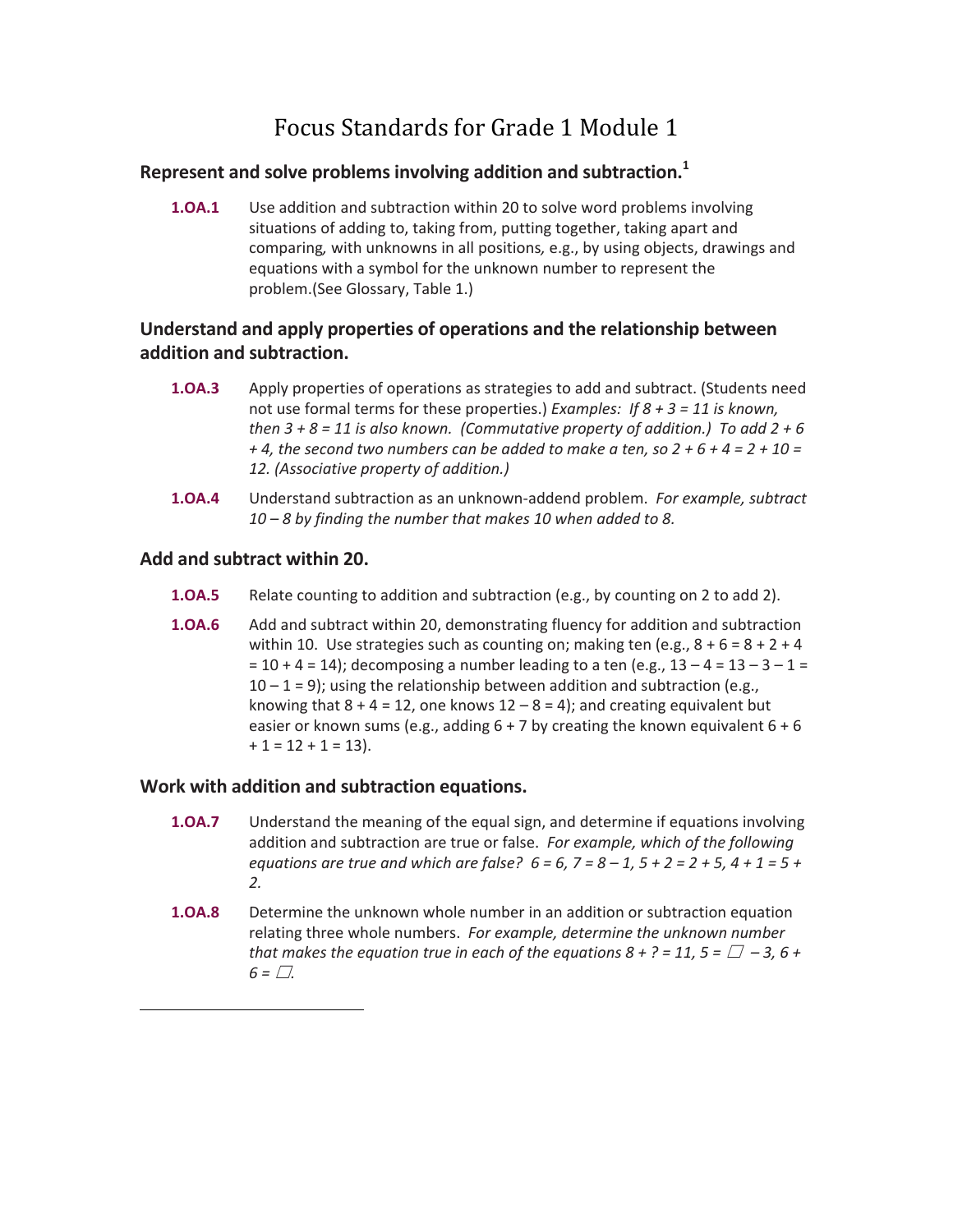#### **Represent and solve problems involving addition and subtraction.**

- **1.OA.1** Use addition and subtraction within 20 to solve word problems involving situations of adding to, taking from, putting together, taking apart, and comparing, with unknowns in all positions, e.g., by using objects, drawings, and equations with a symbol for the unknown number to represent the problem.
- **1.OA.2** Solve word problems that call for addition of three whole numbers whose sum is less than or equal to 20, e.g., by using objects, drawings, and equations with a symbol for the unknown number to represent the problem.

# **Understand and apply properties of operations and the relationship between addition and subtraction.**

- **1.OA.3**  Apply properties of operations as strategies to add and subtract. (Students need not use formal terms for these properties.) *Examples: If 8 + 3 = 11 is known, then*  $3 + 8 = 11$  is also known. (Commutative property of addition.) To add  $2 + 6 + 4$ , the second two numbers can be added to make a ten, so  $2 + 6 + 4 = 2 + 10 = 12$ . *(Associative property of addition.)*
- **1.OA.4** Understand subtraction as an unknown‐addend problem*. For example, subtract 10 – 8 by finding the number that makes 10 when added to 8.*

# **Add and subtract within 20.2**

**1.OA.6 Add and subtract within 20, demonstrating fluency for addition and subtraction** within 10. Use mental strategies such as counting on; making ten (e.g.,  $8 + 6 = 8$ )  $+ 2 + 4 = 10 + 4 = 14$ ; decomposing a number leading to a ten (e.g.,  $13 - 4 = 13 - 4$  $3 - 1 = 10 - 1 = 9$ ); using the relationship between addition and subtraction (e.g., knowing that  $8 + 4 = 12$ , one knows  $12 - 8 = 4$ ); and creating equivalent but easier or known sums (e.g., adding  $6 + 7$  by creating the known equivalent  $6 + 6$  $+ 1 = 12 + 1 = 13$ .

# **Understand place value.3**

- **1.NBT.2** Understand that the two digits of a two-digit number represent amounts of tens and ones. Understand the following as special cases:
	- a. 10 can be thought of as a bundle of ten ones—called a "ten."
	- b. The numbers from 11 to 19 are composed of a ten and one, two, three, four, five, six, seven, eight, or nine ones.

 

 $2$  The balance of this cluster is addressed in Module 1.

 $3$  The focus in this module is on numbers to 20. The balance of this cluster is addressed in Modules 4 and 6.